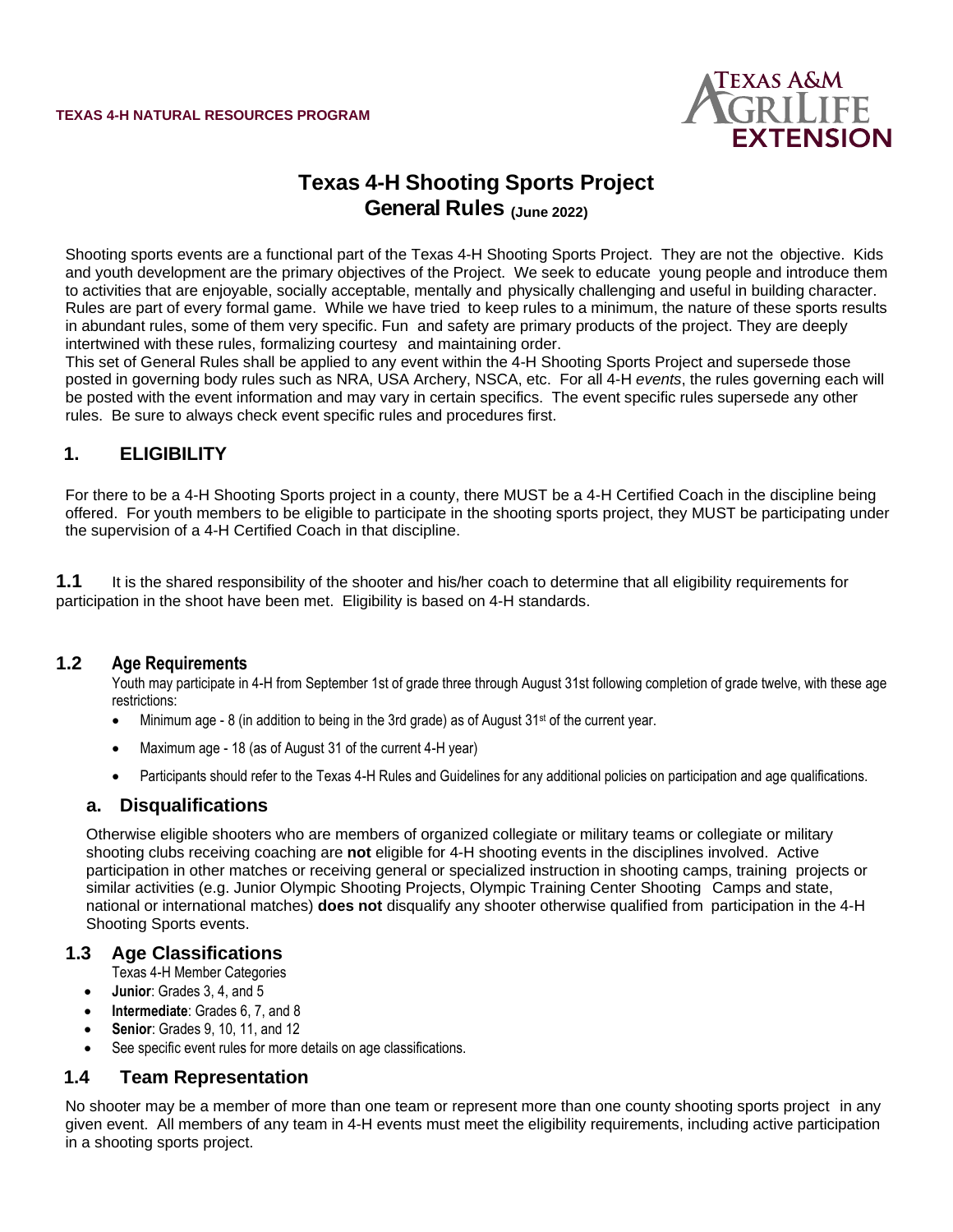## **1.5 Club or County Teams**

All members of a team representing a club or county in any 4-H Shooting Sports event must be members of the club or county being represented by the team. Members crossing county lines to participate in the project may do so in two ways:

- **a.** They may participate with the host club or county but retain their membership in and represent their home county in all events or
- **b.** They may elect to transfer all 4-H activities to the host county by requesting, completing and submitting a cross county transfer request form.

This election is at the shooter's option, but no individual may be a 4-H member in more than one county.

## **2. COMPETITION**

### **2.1 4-H competition**

Any competitive shooting event that is authorized or sponsored by a Texas 4-H Shooting Sports Project at any level is a 4-H competition. Conduct, range and safety standards must comply with 4-H criteria. In general, event operation criteria set by national or international governing bodies are acceptable, unless otherwise modified. Follow 4-H event specific rules posted separately each year.

## **2.2 Authorization**

Matches and tournaments (series of matches) must be authorized by the state 4-H Shooting Sports Coordinator in order to be promoted as State level 4-H events or to include 4-H classes in other shooting events. County and District level 4-H events can be authorized by County Extension Agents and/or District Specialists and operated at those levels, even though the event may be open to all members in the state.

### **2.3 Rules**

Texas 4-H Shooting Sports Project rules apply to all 4-H competitions in shooting sports. In general, rules of national or international governing bodies are acceptable with specific modifications imposed by the 4-H project. District or county matches to determine participants in the State 4-H Roundup event will follow current year 4-H Shooting Sports rules, but the process will be determined by the District hosting the qualifying match. Modification of 4-H rules for local events and locally sponsored invitational events is permitted as long as safety and control regulations do not fall below the Texas 4-H standards. Any such modification of the base rules must be posted and available to all participants.

## **2.4 Types of tournaments**

Several types of competitive shooting events are allowable through the 4-H program.

#### **a. State Events**

Annual competitions may be conducted by the Texas 4-H Shooting Sports Project for 4-H Shooting Sports members and/or volunteer coaches or leaders in specified shooting sports events at announced times and locations. Participation in county or district matches or some level of placing in those matches may be required for participation at the State level. Each State event has its' own set of rules which should be referred to for contest qualification and procedures.

#### **b. Postal matches**

Postal matches follow announced courses of fire under specified rules. They are fired locally with scores submitted to the State 4-H Office for compilation and determination of placing.

#### **c. County, District or Regional Invitational**

Clubs, counties or districts may hold announced matches in any and all shooting sports events as specified in rule 2**.5.c**.

## **2.5 Types of matches**

**a. Open Match**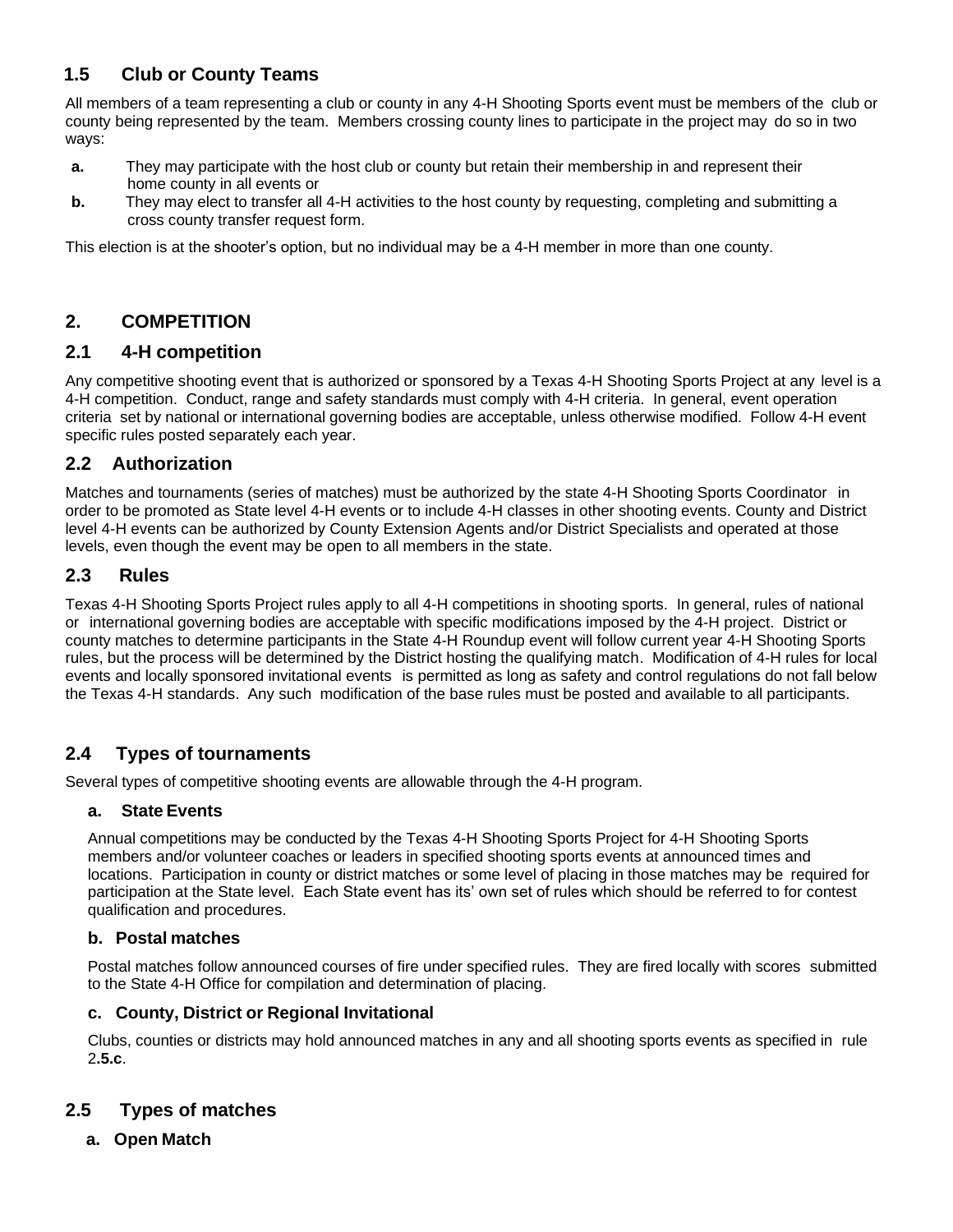An Open Match is defined as any match or competitive event, open to all participants. 4-H Shooting Sports membership is required unless otherwise specified and local, county, district or regional restrictions may be applied by the match sponsor.

#### **b. Restricted Match**

A restricted match may be limited to specified ages of competitors.

#### **c. Invitational Match**

These matches are defined by the sponsoring 4-H group or organization as determined by invitations to participate extended to specified clubs, counties, districts or regions of the State. The entire State may be invited to participate.

## **3 EQUIPMENT**

#### **3.1 Eye protection**

All shooters and other persons on or in the immediate vicinity of the firing line, including coaches, range officials and any spectators must wear adequate eye protection (glasses or goggles). The equipment must protect both eyes. Eye protection must be kept on until all shooting has ceased and the firing line has been made safe. Eye protection is mandatory for all shooting disciplines with the exception of archery, where eye protection is encouraged.

#### **a. Corrective lenses**

Normal corrective lenses constructed of impact resistant materials may be used. Polycarbonate lenses are preferred.

#### **b. ISU glasses**

ISU shooting glasses may be used only if the lens system for the shooting eye is large enough and properly situated to provide adequate protection to the shooting eye **and** an impervious shield for the non- shooting eye is firmly attached to the frames to provide adequate protection for the non-shooting eye. Safety is the over-riding consideration in the use of eye protection, and the judgment of the range officials and shoot management is final relative to the safety issue, and glasses deemed to be inadequate to protect both eyes may not be used. Shooters should clear their intended glasses prior to entering the range.

#### **3.2 Ear protection**

Adequate ear protection is required for all shooters participating in activities and events with the exception of Archery, BB gun, or air pistol/rifle events where they may be worn at the shooter's option. Hearing protection may consist of either appropriate earplugs or earmuffs or a combination of both. Electronic "Blue Tooth Air Buds" or other similar products ARE NOT ALLOWED.

#### **4 Challenges and Protests**

#### **4.1 Challenges**

When a shooter or coach feels that a match fired where he/she is competing has been improperly evaluated or scored, the shooter may challenge the score. A challenge must be made within the challenge time posted within the event specific rules.

#### **4.2 Protests**

A competitor may formally protest:

- a. Any injustice which he feels has been done him except the evaluation of a target, which he may challenge as outlined in Rule 4.1.
- b. The conditions under which another competitor has been permitted to fire.
- c. The equipment which another competitor has been permitted to use.

#### **4.3 How to Protest**

A protest must be initiated immediately upon the occurrence of the protested incident. Failure to comply with the following procedure will automatically void the protest:

- a. State the complaint orally to the Range Officer or Statistical Officer. If not satisfied with his/her decision then,
- b. State the complaint orally to the Match Director. If not satisfied with his decision then,